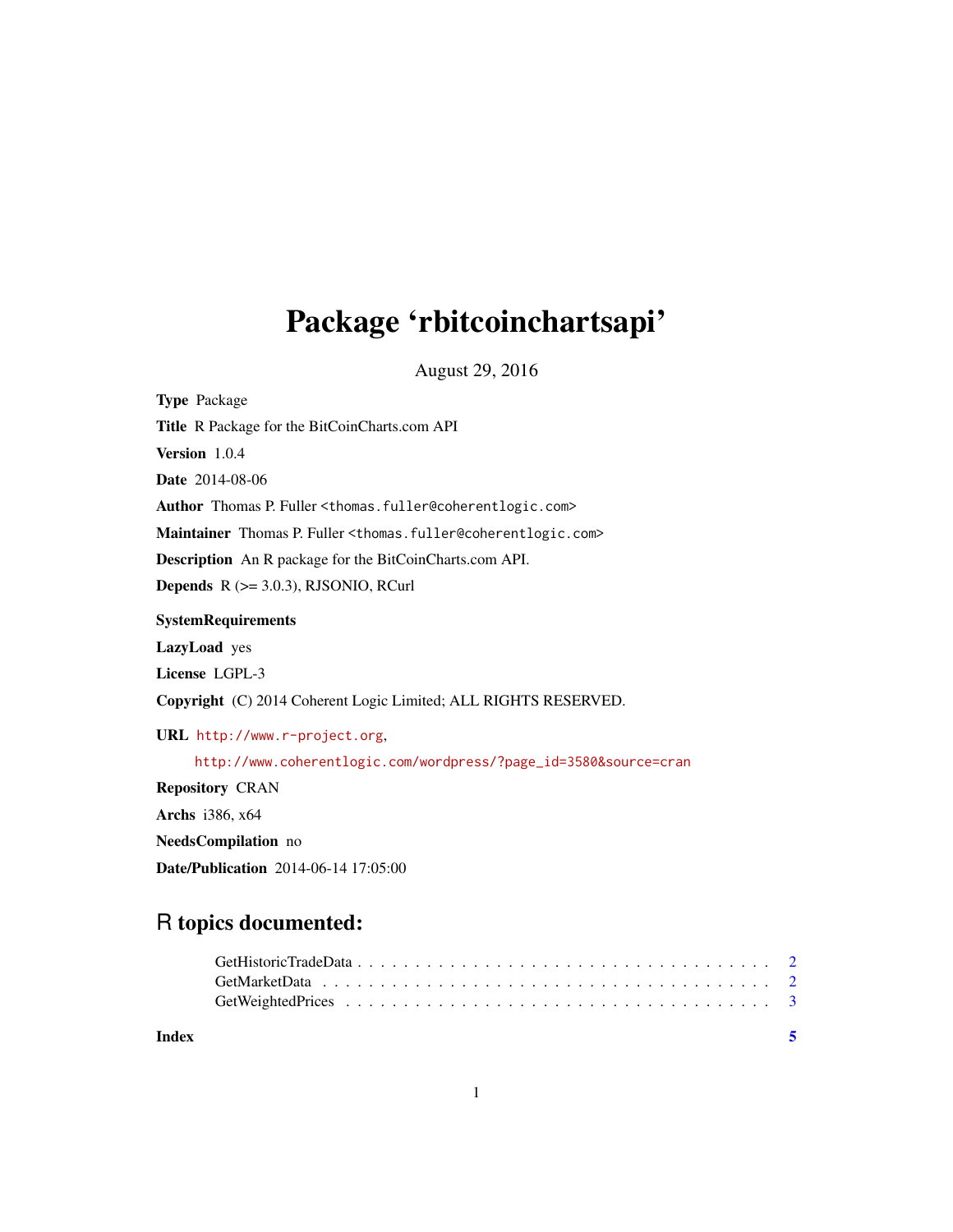<span id="page-1-0"></span>GetHistoricTradeData *This function will return the 2000 most recent trades which are delayed by approximately 15 minutes.*

# Description

The symbols that are available can be found [here.](http://bitcoincharts.com/markets/)

## Usage

```
GetHistoricTradeData(params)
```
### Arguments

params Any parameter accepted by this web service call – see [here.](http://bitcoincharts.com/about/markets-api/)

# Details

Note that calling this function with invalid parameters will result in an empty data frame.

# Examples

```
params <- list (symbol="btceUSD")
tryCatch(
    historicTradeData <- GetHistoricTradeData (params),
     error =
         function (e) {
             print (
                 paste (
                     "An exception was thrown -- details follow: ",
                     e,
                     sep=""
                 )
             )
         }
     )
```
GetMarketData *This function will return an array with elements for each market.*

# Description

General market data can be accessed [here.](http://api.bitcoincharts.com/v1/markets.json)

#### Usage

GetMarketData(params)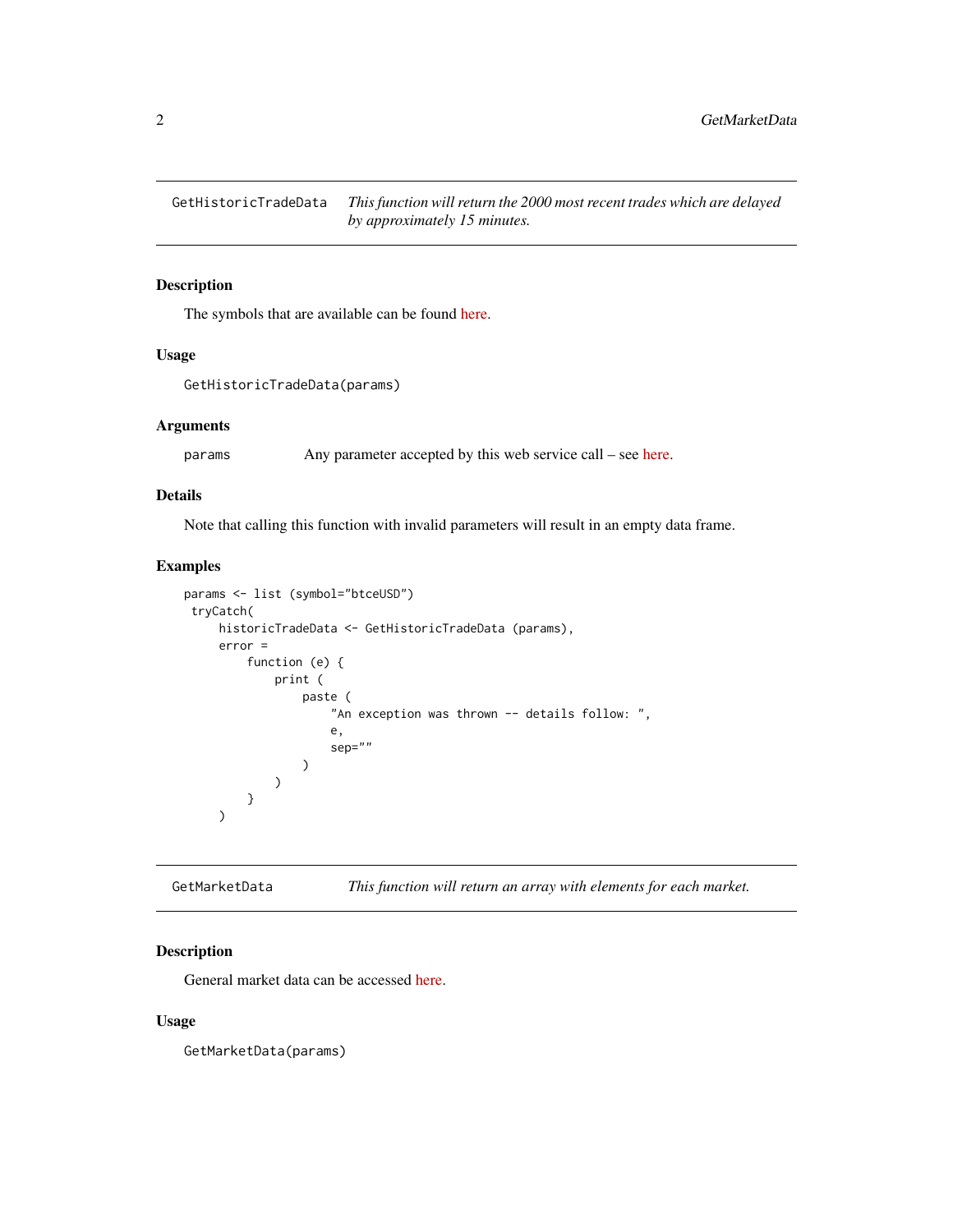# <span id="page-2-0"></span>GetWeightedPrices 3

#### Arguments

params Any parameter accepted by this web service call – see [here](http://bitcoincharts.com/about/markets-api/)

#### Examples

```
params <- list (currency="USD")
tryCatch(
     usd <- GetMarketData (params),
     error =
         function (e) {
              print (
                  paste (
                      "An exception was thrown -- details follow: ",
                      e,
                      sep=""
                  )
             )
         }
     \overline{)}
```
GetWeightedPrices *This function returns the weighted prices.*

### Description

[Bitcoincharts](http://www.bitcoincharts.com) offers weighted prices for several currencies that can be used, for example, to price goods and services in Bitcoins – this will yield much lower fluctuations than using a single market's latest price.

#### Usage

```
GetWeightedPrices()
```
## Value

Weighted prices are calculated for the last 24 hours, 7 days and 30 days; if there are no trades during an interval, such as no trade within 24 hours, then no value will be returned.

# Examples

```
tryCatch(
     weightedPrices <- GetWeightedPrices (),
     error =
         function (e) {
             print (
                 paste (
                     "An exception was thrown -- details follow: ",
                     e,
                     sep=""
```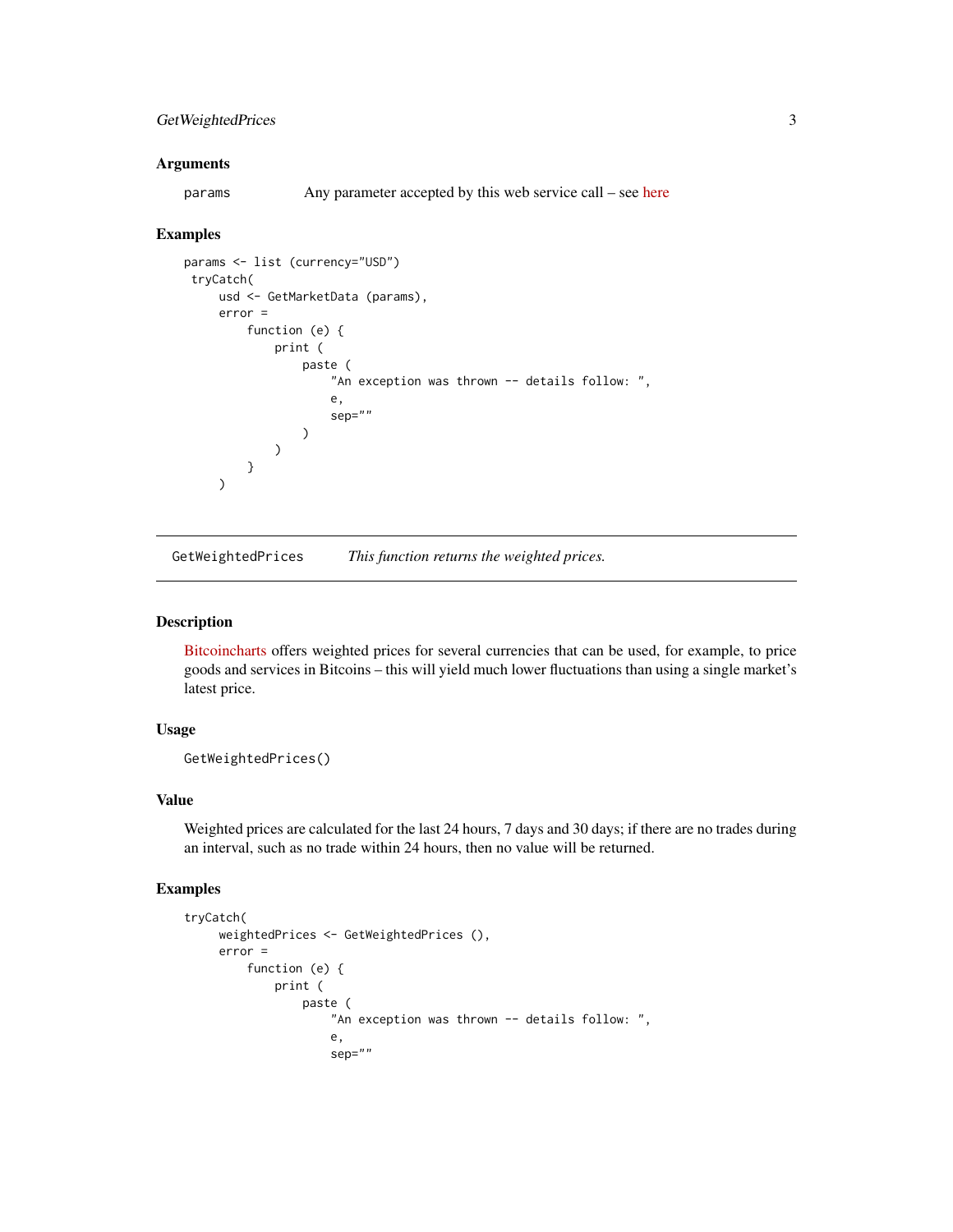GetWeightedPrices



 $\overline{4}$